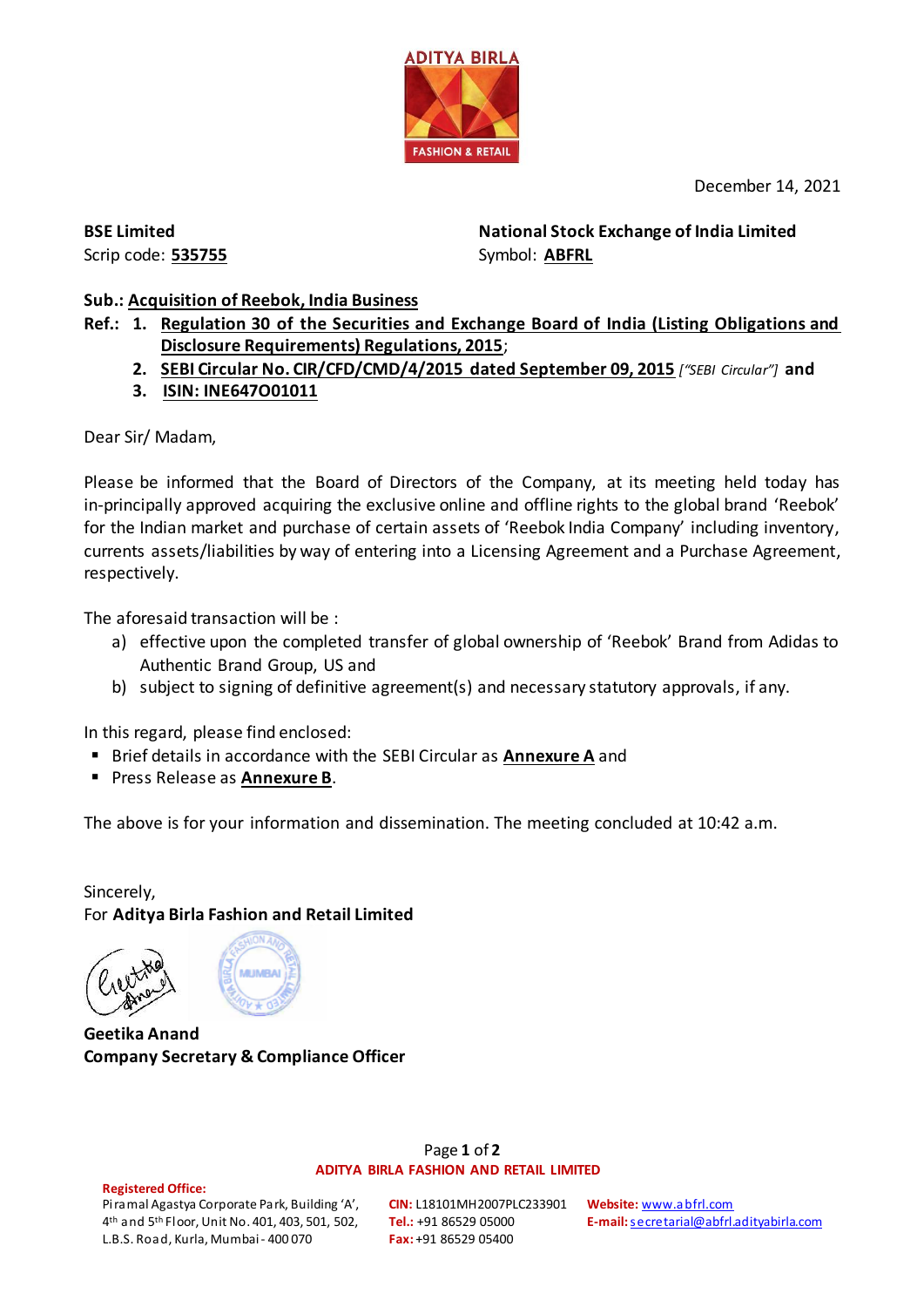

#### **Annexure A**

| Sr. | <b>Particulars</b>                                                                                                                                                                                                                                                     | <b>Details</b>                                                                                                                                                                                                                                                                            |
|-----|------------------------------------------------------------------------------------------------------------------------------------------------------------------------------------------------------------------------------------------------------------------------|-------------------------------------------------------------------------------------------------------------------------------------------------------------------------------------------------------------------------------------------------------------------------------------------|
| 1.  | Transaction, in brief, name of the entity and<br>details such as size, turnover etc.                                                                                                                                                                                   | a)<br>Licensing Agreement with 'Reebok<br>International Limited'; and<br>Purchase of Inventory and other net current<br>b)<br>assets/liabilities of Reebok India Company.<br>FY 20 Turnover: Rs. 429 Cr                                                                                   |
| 2.  | Whether the acquisition would fall within<br>related party transaction(s) and whether the<br>promoter/promoter group/group companies<br>have any interest in the entity being acquired?                                                                                | No                                                                                                                                                                                                                                                                                        |
| 3.  | Industry to which the entity being acquired<br>belongs                                                                                                                                                                                                                 | Footwear, Apparel and Accessories Retail                                                                                                                                                                                                                                                  |
| 4.  | Objects and effects of acquisition                                                                                                                                                                                                                                     | Expansion of business into sports lifestyle<br>segment                                                                                                                                                                                                                                    |
| 5.  | Brief details of<br>governmental or<br>any<br>required for<br>regulatory<br>approvals<br>the<br>acquisition                                                                                                                                                            | N.A.                                                                                                                                                                                                                                                                                      |
| 6.  | Indicative time period for completion                                                                                                                                                                                                                                  | $\approx$ 90 days                                                                                                                                                                                                                                                                         |
| 7.  | Nature of consideration & cost of acquisition                                                                                                                                                                                                                          | Expected consideration of INR ~ 75-100 Cr<br>towards purchase of inventory and other current<br>assets and liabilities, subject, however to actual<br>value at the time of closure                                                                                                        |
| 8.  | Percentage of shareholding/control acquired                                                                                                                                                                                                                            | Not Applicable                                                                                                                                                                                                                                                                            |
| 9.  | Brief background about the entity acquired in<br>terms of products/ line of business acquired,<br>date of incorporation, history of last 3 years<br>turnover, country in which the acquired entity<br>has presence and any other significant<br>information (in brief) | Reebok India Company (RIC) is engaged in the<br>business of trading of sports goods i.e. footwear,<br>apparel and accessories.<br>Date of Incorporation: March 1, 1995<br>Turnover for the last 3 years is as follows:-<br>FY 18 - Rs. 388 Cr<br>FY 19 - Rs. 400 Cr<br>FY 20 - Rs. 429 Cr |

# Page **2** of **2**

## **ADITYA BIRLA FASHION AND RETAIL LIMITED**

#### **Registered Office:**

Piramal Agastya Corporate Park, Building 'A', 4th and 5th Floor, Unit No. 401, 403, 501, 502, L.B.S. Road, Kurla, Mumbai - 400 070

**CIN:** L18101MH2007PLC233901 **Website:** [www.abfrl.com](http://www.abfrl.com/) **Tel.:** +91 86529 05000 **Fax:** +91 86529 05400

**E-mail:** [secretarial@abfrl.adityabirla.com](mailto:secretarial@abfrl.adityabirla.com)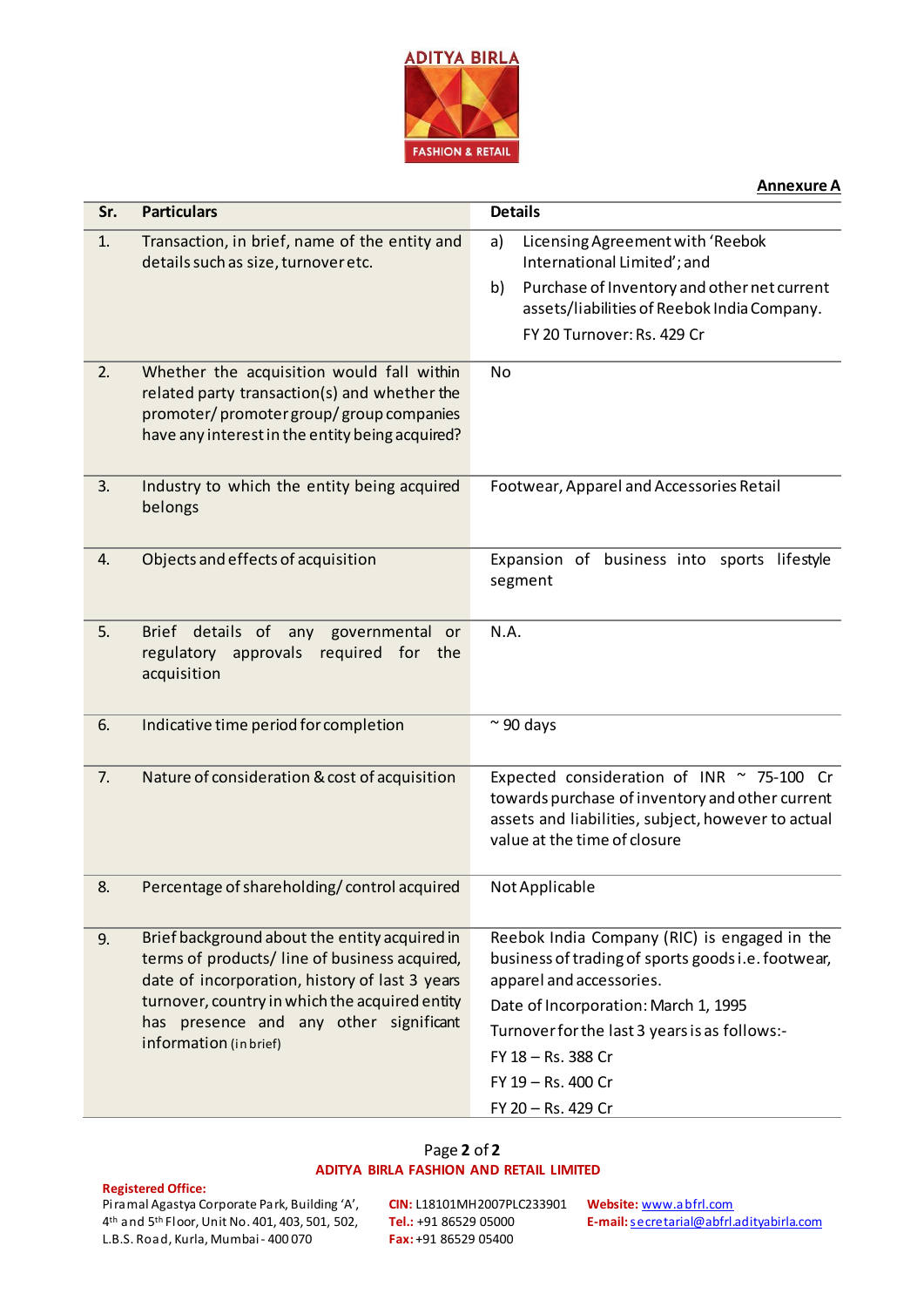



**Annexure B**

### **PRESS RELEASE: EMBARGOED UNTIL DECEMBER 14, 2021 AT 10:30 AM IST / 12:00 AM ET**

# **Authentic Brands Group and ABFRL Announce Strategic Partnership for Reebok in India**

# *ABFRL to take on Reebok's operations in India; aims to build India's leading sports athletic lifestyle brand*

New York and Mumbai – December 14, 2021 - **Authentic Brands Group (ABG)**, a global brand development, marketing and entertainment company, and **Aditya Birla Fashion and Retail Limited (ABFRL)**, India's leading fashion company, today announced the signing of a long-term licensing agreement, which grants ABFRL exclusive rights to distribute and sell Reebok products through wholesale, e-commerceand Reebok branded retail storesin India and other ASEAN countries.

This deal marks a foray for ABFRL into India's fast-growing sports and activewear segment. Over the last few years, this segment has been growing rapidly on the heels of rising income levels, increased health consciousness and the adoption of active lifestyles by young Indians. This segment is expected to grow to USD 13 bn by FY24 at an annual growth rate of ~14%. The transaction marks a significant milestone in the journey of ABFRL, which has evolved its portfolio into a powerhouse of brands across all major fashion and lifestyle segments overthe last severalyears.The addition of Reebok, a marquee global sports and activewear brand will fill an important white space in ABFRL's portfolio.

Commenting on the transaction, **Mr. Ashish Dikshit, Managing Director, ABFRL** said, "As Indians get more active, athletic and health focussed, their consumption of apparel and accessories is expected to increasingly change in line with these trends, providing an opportunity to build iconic brands of global repute. Reebokis one of the leading brands in the sporting goods industry globally and has built a very strong presence in the Indian market over the last two decades. In partnership with ABG, we plan to accelerate Reebok's businessin India, combining its global appealand salience amongst Indian youth. This transaction further strengthens the ABFRL portfolio and increases our ability to engage with consumers across various need spaces."

This partnership helps further ABG's global Reebok strategy of assembling a network of core operating partners around the world who are committed to driving innovation and growth while upholding the brand's integrity and values. ABFRL will partner with Reebok Design Group (RDG), the newlyestablished global brand hub based in Boston, on all product design, development, innovation and creative direction to drive a unified brand voice and vision.

**Corey Salter, Chief Operating Officer, ABG** added, "ABFRL is a champion of the fashion industry in India with proven expertise inbuilding and operating large-scale lifestyle brands across the region. We are very pleased to expand our existing partnership with ABFRL, which includes Forever 21 and other ABG brands, and are confident that ABFRL will be successful in solidifying Reebok's position with a growing audience of fansin India and Southeast Asia."

The proposed transaction is subject to the successful completion of due diligence, necessary statutory approvals and signing of definitive agreements.

The transfer of ownership of the Reebok brand from adidas to ABG is expected to close in Q1 of 2022.